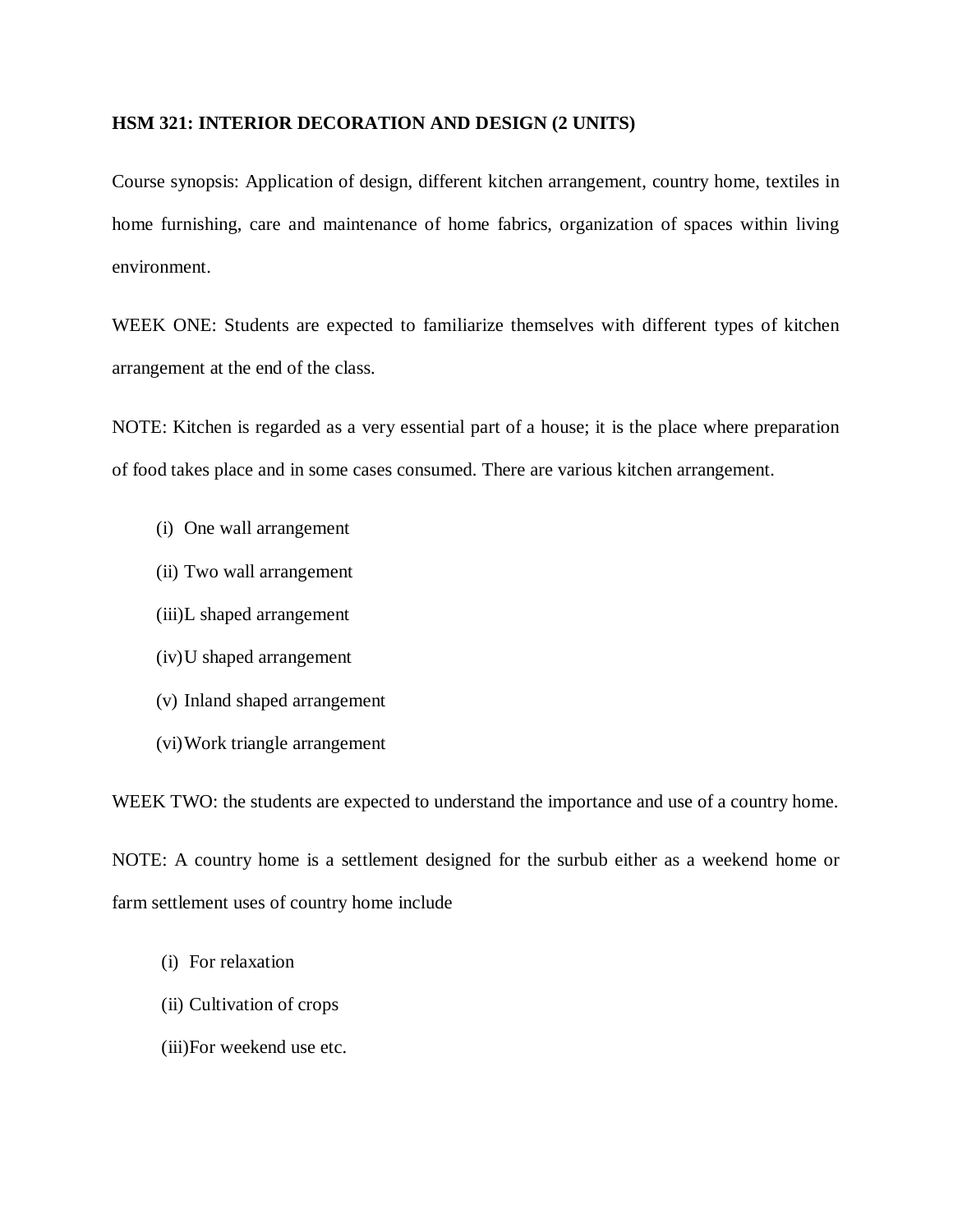WEEK THREE: The students are expected to know the characteristics of a country home.

NOTE: The design of a country home is very simple but comfortable. It is made up of every home utilities but are simply structured. A country home must have the following:

- 1. Social amenities scarce (water, eight and roads)
- 2. Garden and flowers bed (cultivation)
- 3. Outdoor tents for relaxation
- 4. Simple structured building (2 or 3 bedrooms flat).

WEEK FOUR: Revision will be done on topics treated previous weeks. An assignment will be given to the students to sketch out different kitchen arrangements and also to sketch out a country home.

WEEK FIVE: Students are excepted to differentiate between interior designing and architecture.

NOTE: Interior design.

WEEK SIX: A test will be conducted on topics that had been taught for previous weeks.

WEEK SEVEN: The students are expected to understand the role of textiles in home furnishing and also their characteristics.

NOTE: The role of textiles in home furnishing cannot be overemphasized. Textile used for home furnish must have good appearance and must be unique. It must be durable and very fast to sunlight and washing.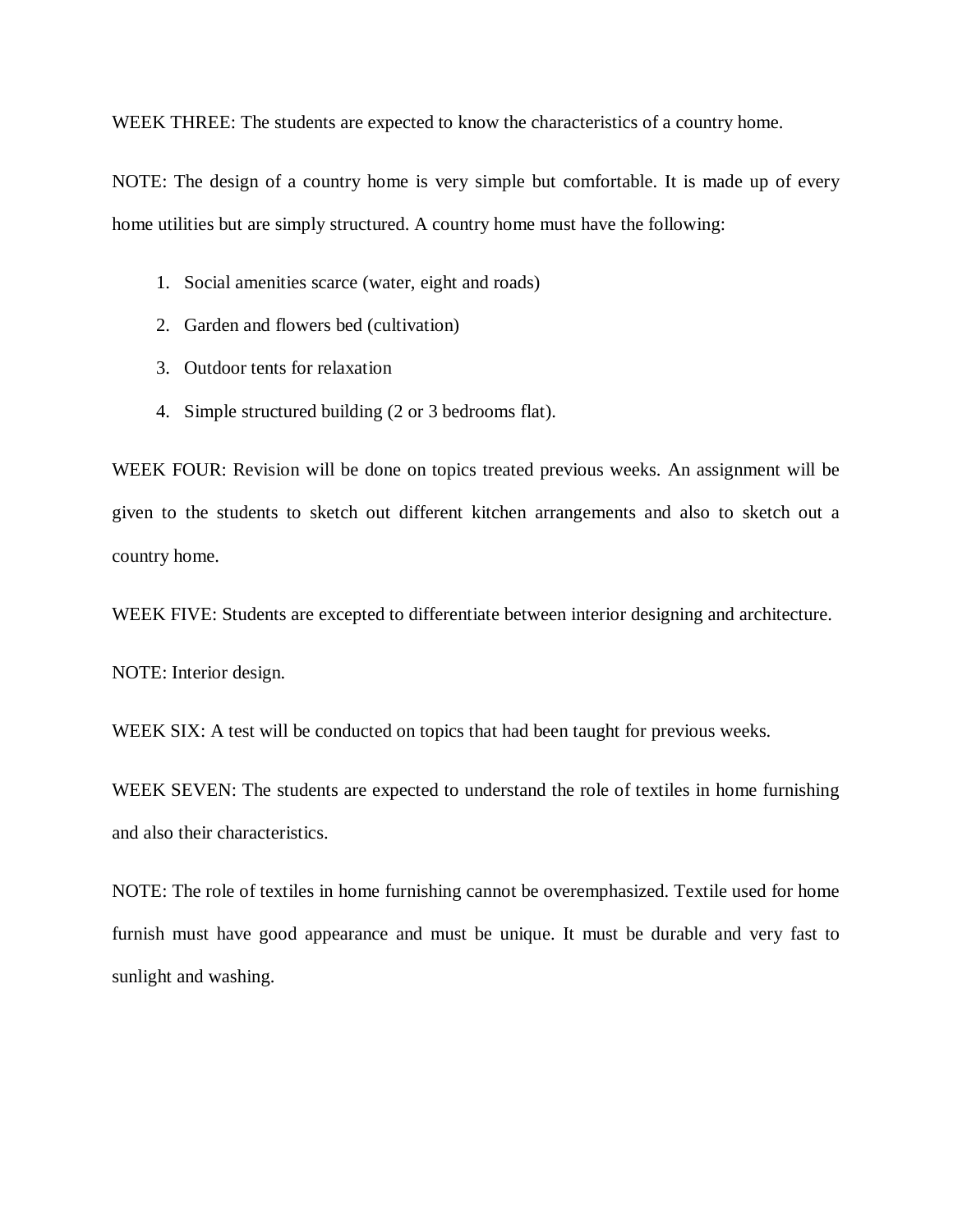WEEK EIGHT: The students are expected to know the functions of the various spaces in a building to be decorated.

NOTE: there are different spaces in a building we have the living room, library section, bedroom, kitchen etc.

A living room is a place to live, it must therefore be intimate, comfortable, colourful and hospitable while the bedroom must be restful charming and restrained.

A library section is expected to involve so many things that makes the rugs throw, lamp shade, table etc.

WEEK NINE: Students are expected to know the factors involving home furnishing.

NOTE: Factors involving home furnishing include fabric, designing and structure.

Designing: The design of the furniture must be classified into different designs that had existed before now which include

- (i) Italian design
- (ii) French design
- (iii)America design
- (iv)Contemporary design

Structure: The structure of a space matters a lot to the interior decorator. The structure is the relationship between the construction of a room and the shape.

Fabric: The fabrics is influence by the following

(i) The style of the furniture